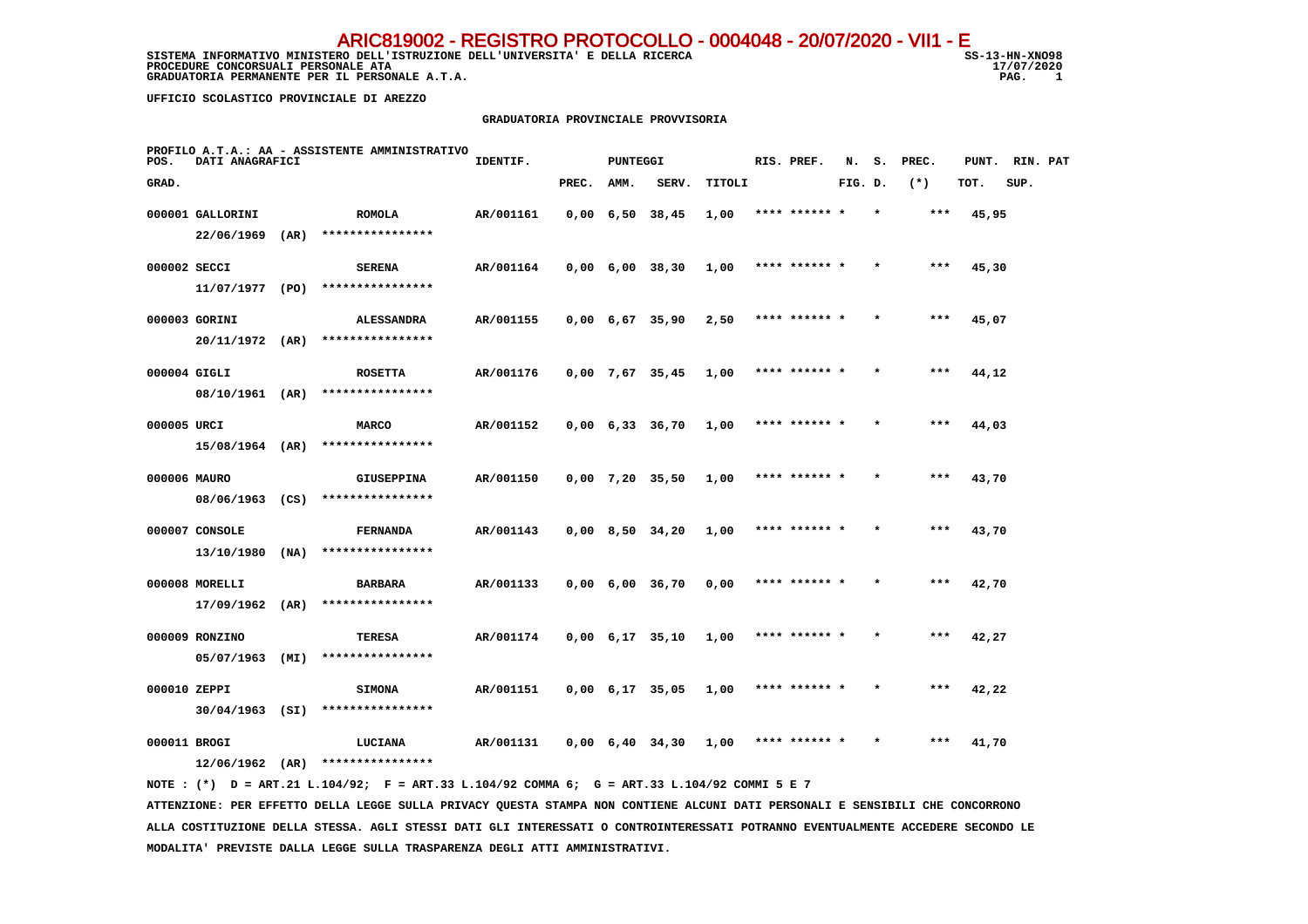SISTEMA INFORMATIVO MINISTERO BELGA **PROTOCOLLO - 0004048 - 20/07/2020 - VII1 - E**s-13-hn-xno98 17/07/2020 **PROCEDURE CONCORSUALI PERSONALE ATA**  $\overline{\phantom{a}}$  **GRADUATORIA PERMANENTE PER IL PERSONALE A.T.A. PAG. 2**

 **UFFICIO SCOLASTICO PROVINCIALE DI AREZZO**

### **GRADUATORIA PROVINCIALE PROVVISORIA**

| POS.  | DATI ANAGRAFICI                | PROFILO A.T.A.: AA - ASSISTENTE AMMINISTRATIVO | IDENTIF.                             |           | PUNTEGGI    |      |       | RIS. PREF. |               |         | N. S. PREC. | PUNT.  | RIN. PAT |      |  |
|-------|--------------------------------|------------------------------------------------|--------------------------------------|-----------|-------------|------|-------|------------|---------------|---------|-------------|--------|----------|------|--|
| GRAD. |                                |                                                |                                      |           | PREC.       | AMM. | SERV. | TITOLI     |               | FIG. D. |             | $(* )$ | TOT.     | SUP. |  |
|       | 000012 IAVARAZZO<br>03/09/1987 | (CE)                                           | <b>RAFFAELLA</b><br>**************** | AR/001163 | 0,00        | 7,90 | 25,85 | 4,30       | **** ****** * |         | $\star$     | $***$  | 38,05    |      |  |
|       | 000013 BALLETTA<br>28/03/1977  | (NA)                                           | <b>ISABELLA</b><br>****************  | AR/001154 | $0,00$ 8,67 |      | 16,80 | 5,50       | **** ****** * |         | $\star$     | $***$  | 30,97    |      |  |
|       | 000014 GIORGIONI<br>08/01/1993 | (AR)                                           | <b>GLORIA</b><br>****************    | AR/001148 | $0,00$ 8,60 |      | 4,70  | 0,00       | **** ****** * |         | $\star$     | ***    | 13,30    |      |  |

 **NOTE : (\*) D = ART.21 L.104/92; F = ART.33 L.104/92 COMMA 6; G = ART.33 L.104/92 COMMI 5 E 7**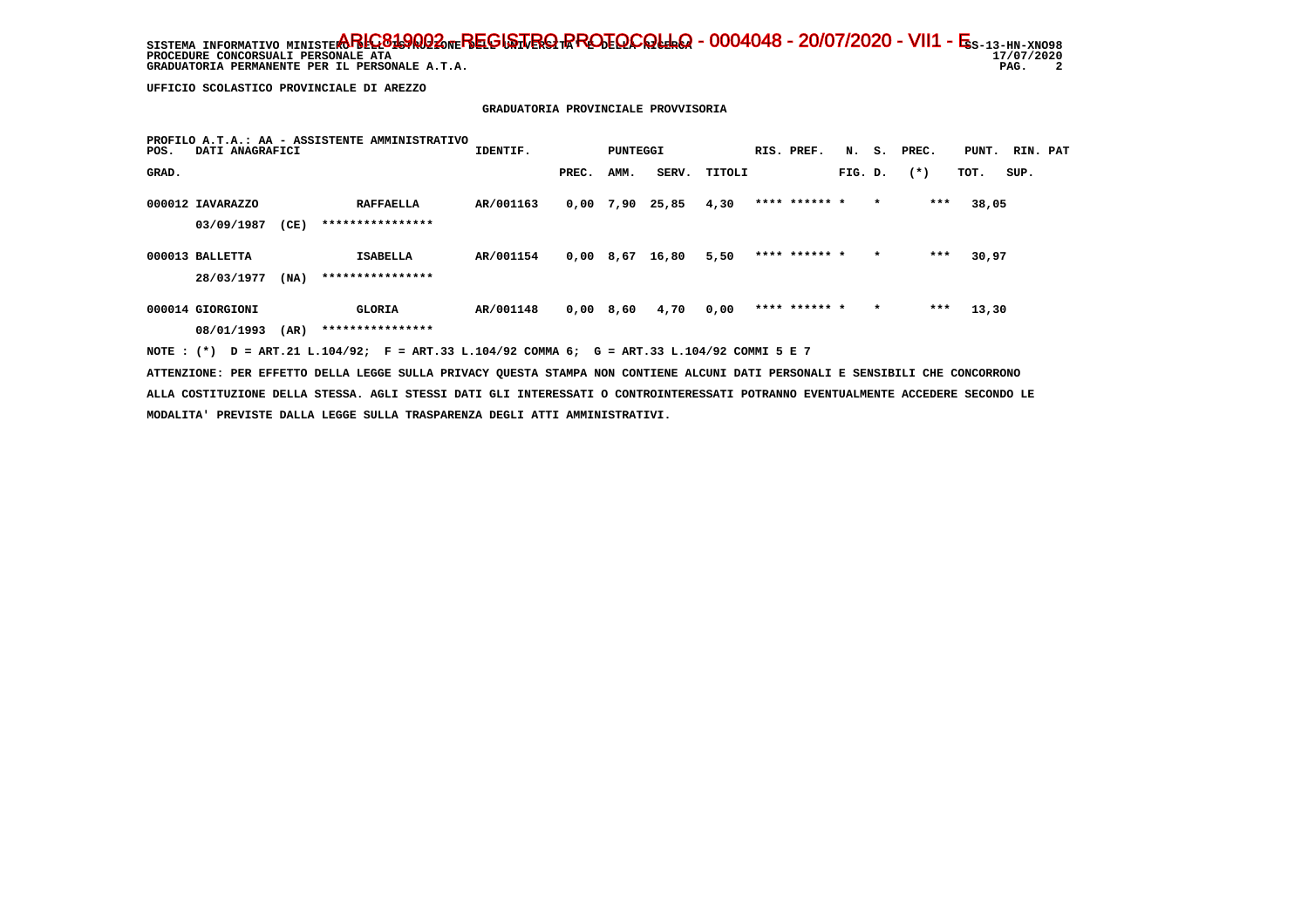**PROCEDURE CONCORSUALI PERSONALE ATA GRADUATORIA PERMANENTE PER IL PERSONALE A.T.A.** 

 **UFFICIO SCOLASTICO PROVINCIALE DI AREZZO**

# **GRADUATORIA PROVINCIALE PROVVISORIA**

| POS.  | DATI ANAGRAFICI   |      | PROFILO A.T.A.: AT - ASSISTENTE TECNICO                                                                                         | IDENTIF.                                                     |              | PUNTEGGI |                   |        | RIS. PREF.    | N.      | s. | PREC.  | PUNT. | RIN. PAT |  |
|-------|-------------------|------|---------------------------------------------------------------------------------------------------------------------------------|--------------------------------------------------------------|--------------|----------|-------------------|--------|---------------|---------|----|--------|-------|----------|--|
| GRAD. |                   |      |                                                                                                                                 |                                                              | PREC.        | AMM.     | SERV.             | TITOLI |               | FIG. D. |    | $(* )$ | TOT.  | SUP.     |  |
|       | 000001 PAPINI     |      | <b>DOMENICO</b>                                                                                                                 | AR/000505                                                    | 74,40 0,00   |          | 4,50              | 0,00   | **** ******   |         |    | ***    | 78,90 |          |  |
|       | 25/12/1963 (AR)   |      | ****************                                                                                                                | AREE DI LABORATORIO POSSEDUTE: AR12 AR32                     |              |          |                   |        |               |         |    |        |       |          |  |
|       | 000002 PAPERINI   |      | <b>STEFANO</b>                                                                                                                  | AR/001172                                                    |              |          | $0,00$ 8,00 42,10 | 0,00   | **** ****** * |         |    | $***$  | 50,10 |          |  |
|       | 12/01/1965        | (AR) | ****************                                                                                                                | AREE DI LABORATORIO POSSEDUTE: AR02 AR08                     |              |          |                   |        |               |         |    |        |       |          |  |
|       | 000003 CARDONE    |      | <b>NICOLA</b>                                                                                                                   | AR/000660                                                    | 46,60 0,00   |          | 0,00              | 0.00   | **** ****** * |         |    | ***    | 46,60 |          |  |
|       | 04/05/1962        | (NA) | ****************                                                                                                                | AREE DI LABORATORIO POSSEDUTE: AR02 AR05 AR08                |              |          |                   |        |               |         |    |        |       |          |  |
|       | 000004 GUIDELLI   |      | <b>ANDREA</b>                                                                                                                   | AR/000628                                                    | 38,90 0,00   |          | 0,00              | 0,00   | **** ****** * |         |    | ***    | 38,90 |          |  |
|       | $14/03/1972$ (AR) |      | ****************                                                                                                                | AREE DI LABORATORIO POSSEDUTE: AR10                          |              |          |                   |        |               |         |    |        |       |          |  |
|       | 000005 SAURINI    |      | <b>SIMONA</b>                                                                                                                   | AR/000658                                                    | $33,52$ 0,00 |          | 0.00              | 0.00   | **** ****** * |         |    | $***$  | 33,52 |          |  |
|       | 24/06/1969        | (AR) | ****************                                                                                                                | AREE DI LABORATORIO POSSEDUTE: AR30 AR32                     |              |          |                   |        |               |         |    |        |       |          |  |
|       | 000006 ANDREONI   |      | GIANNI                                                                                                                          | AR/000653                                                    | 29,70 0,00   |          | 0,00              | 0.00   | **** ****** * |         |    | ***    | 29,70 |          |  |
|       | $10/06/1962$ (AR) |      | ****************                                                                                                                | AREE DI LABORATORIO POSSEDUTE: AR01 AR08 AR11 AR23 AR29 AR38 |              |          |                   |        |               |         |    |        |       |          |  |
|       | 000007 MORETTI    |      | <b>GABRIELE</b>                                                                                                                 | AR/000908                                                    | 25,67 0,00   |          | 0.00              | 0.00   | **** ****** * |         |    | ***    | 25,67 |          |  |
|       | 06/09/1972 (AR)   |      | ****************                                                                                                                | AREE DI LABORATORIO POSSEDUTE: AR10                          |              |          |                   |        |               |         |    |        |       |          |  |
|       | 000008 CANACCI    |      | <b>FRANCESCO</b>                                                                                                                | AR/001177                                                    |              |          | $0,00$ 8,30 13,60 | 2,00   | **** ****** * |         |    | $***$  | 23,90 |          |  |
|       | 16/06/1987 (AR)   |      | ****************                                                                                                                | AREE DI LABORATORIO POSSEDUTE: AR02 AR08                     |              |          |                   |        |               |         |    |        |       |          |  |
|       | 000009 BONINI     |      | <b>MIGUEL ANGEL</b>                                                                                                             | AR/001130                                                    |              |          | $0,00$ 7,30 14,00 | 0,00   | **** ****** * |         |    | ***    | 21,30 |          |  |
|       |                   |      | R 22/04/1960 (EE) *****************                                                                                             | AREE DI LABORATORIO POSSEDUTE: AR01 AR08                     |              |          |                   |        |               |         |    |        |       |          |  |
|       |                   |      | NOTE : (*) D = ART.21 L.104/92; F = ART.33 L.104/92 COMMA 6; G = ART.33 L.104/92 COMMI 5 E 7                                    |                                                              |              |          |                   |        |               |         |    |        |       |          |  |
|       |                   |      | ATTENZIONE: PER EFFETTO DELLA LEGGE SULLA PRIVACY QUESTA STAMPA NON CONTIENE ALCUNI DATI PERSONALI E SENSIBILI CHE CONCORRONO   |                                                              |              |          |                   |        |               |         |    |        |       |          |  |
|       |                   |      | ALLA COSTITUZIONE DELLA STESSA. AGLI STESSI DATI GLI INTERESSATI O CONTROINTERESSATI POTRANNO EVENTUALMENTE ACCEDERE SECONDO LE |                                                              |              |          |                   |        |               |         |    |        |       |          |  |
|       |                   |      | MODALITA' PREVISTE DALLA LEGGE SULLA TRASPARENZA DEGLI ATTI AMMINISTRATIVI.                                                     |                                                              |              |          |                   |        |               |         |    |        |       |          |  |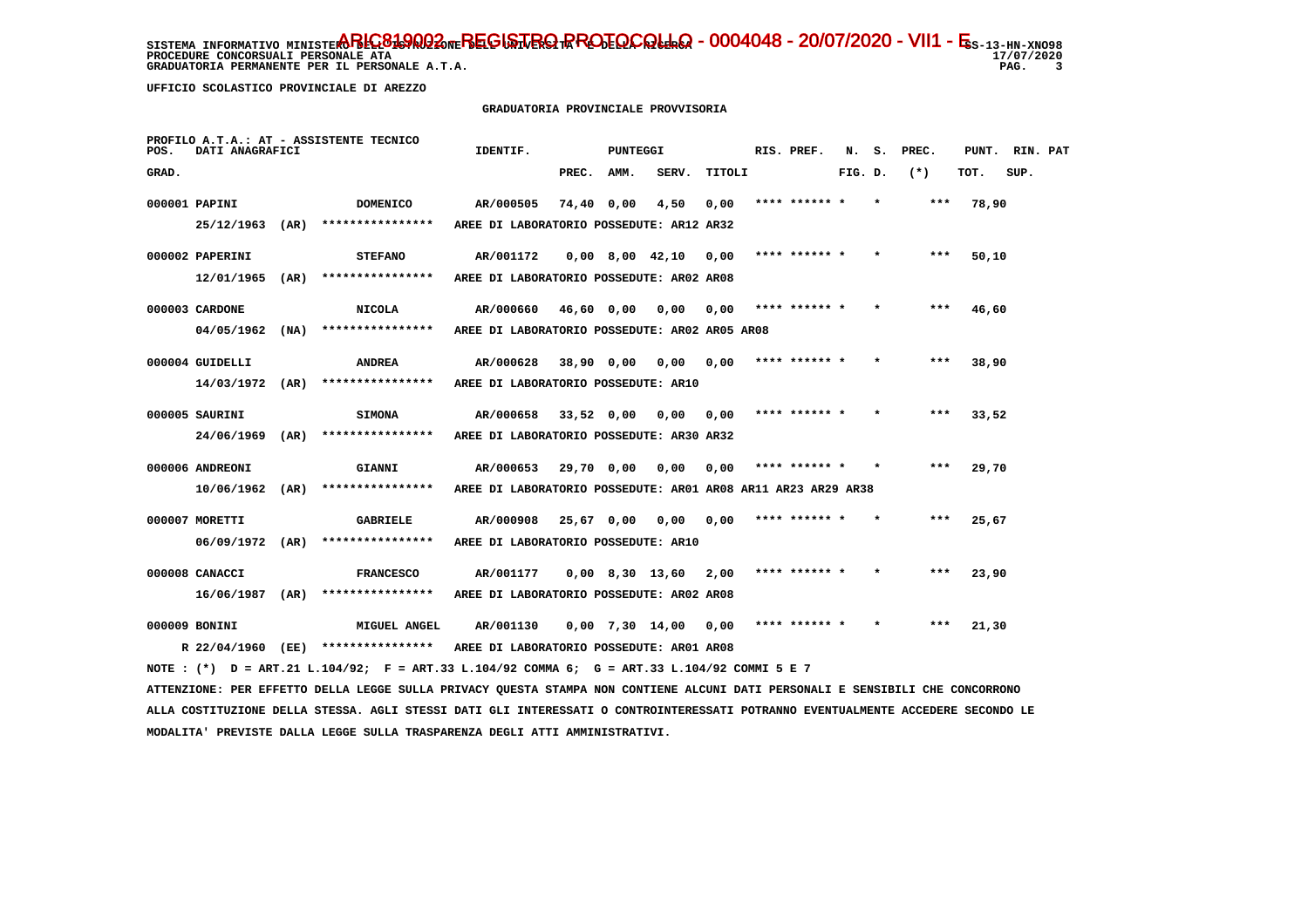SISTEMA INFORMATIVO MINISTERO BELGA **PROTOCOLLO - 0004048 - 20/07/2020 - VII1 - E**s-13-hn-xno98 17/07/2020 **PROCEDURE CONCORSUALI PERSONALE ATA**  $\overline{\mathbf{4}}$  **GRADUATORIA PERMANENTE PER IL PERSONALE A.T.A. PAG. 4**

 **UFFICIO SCOLASTICO PROVINCIALE DI AREZZO**

 **PROFILO A.T.A.: CO - CUOCO**

 **GRADUATORIA PROVINCIALE PROVVISORIA**

| PROFILO A.T.A.: CO - CUOCO<br>DATI ANAGRAFICI<br>POS.                                          | IDENTIF.  |       | PUNTEGGI |                       |        | RIS. PREF.    |         |         | N. S. PREC. | PUNT. RIN. PAT |      |  |
|------------------------------------------------------------------------------------------------|-----------|-------|----------|-----------------------|--------|---------------|---------|---------|-------------|----------------|------|--|
| GRAD.                                                                                          |           | PREC. | AMM.     | SERV.                 | TITOLI |               | FIG. D. |         | $(* )$      | TOT.           | SUP. |  |
| 000001 ROCCHEGGIANI<br>SOFIA                                                                   | AR/001134 |       |          | $0,00$ $9,10$ $17,10$ | 0,00   | **** ****** * |         | $\star$ | ***         | 26,20          |      |  |
| ****************<br>10/06/1987<br>(AR)                                                         |           |       |          |                       |        |               |         |         |             |                |      |  |
| 000002 VELLA<br><b>DEBORAH</b>                                                                 | AR/001165 |       |          | 0,00 7,40 17,00       | 0,00   | **** ****** * |         | $\star$ | ***         | 24,40          |      |  |
| ****************<br>(BN)<br>18/03/1986                                                         |           |       |          |                       |        |               |         |         |             |                |      |  |
| NOTE : $(*)$ D = ART.21 L.104/92; F = ART.33 L.104/92 COMMA 6; G = ART.33 L.104/92 COMMI 5 E 7 |           |       |          |                       |        |               |         |         |             |                |      |  |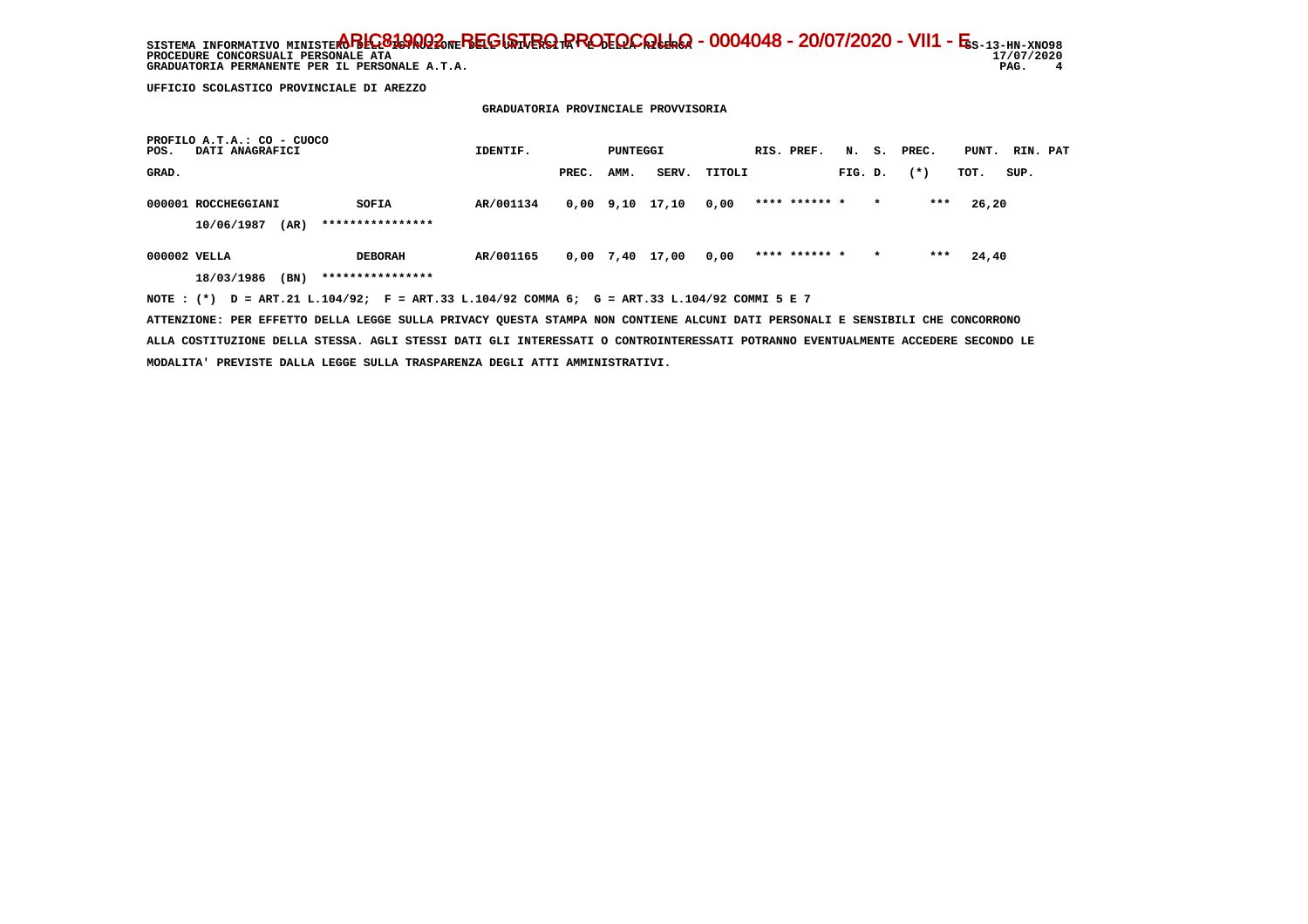SISTEMA INFORMATIVO MINISTERO BELGA **PROTOCOLLO - 0004048 - 20/07/2020 - VII1 - E**s-13-hn-xno98 17/07/2020 **PROCEDURE CONCORSUALI PERSONALE ATA** PAG. 5 GRADUATORIA PERMANENTE PER IL PERSONALE A.T.A.

 **UFFICIO SCOLASTICO PROVINCIALE DI AREZZO**

 **GRADUATORIA PROVINCIALE PROVVISORIA**

 **PROFILO A.T.A.: CR - COLLABORATORE SCOLASTICO TECNICO (ADDETTO AZIENDE AGRARIE) NON CI SONO ASPIRANTI DA STAMPARE**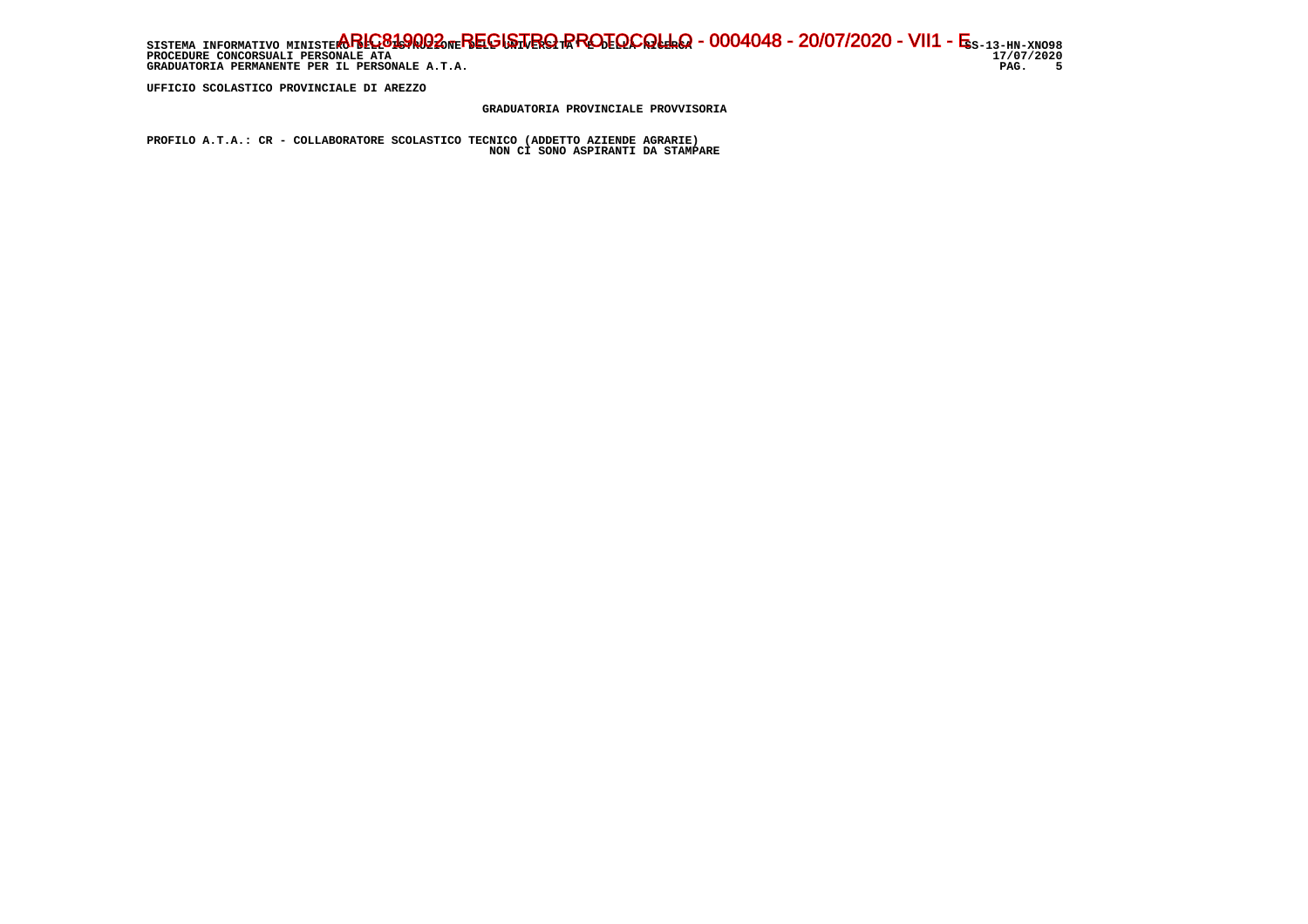**PROCEDURE CONCORSUALI PERSONALE ATA GRADUATORIA PERMANENTE PER IL PERSONALE A.T.A. PAG. 6**

 **UFFICIO SCOLASTICO PROVINCIALE DI AREZZO**

#### **GRADUATORIA PROVINCIALE PROVVISORIA**

| POS.         | DATI ANAGRAFICI                  |      | PROFILO A.T.A.: CS - COLLABORATORE SCOLASTICO | IDENTIF.  |              | <b>PUNTEGGI</b> |                   |        | RIS. PREF.    | N.      | s.      | PREC. | PUNT. | RIN. PAT |  |
|--------------|----------------------------------|------|-----------------------------------------------|-----------|--------------|-----------------|-------------------|--------|---------------|---------|---------|-------|-------|----------|--|
| GRAD.        |                                  |      |                                               |           | PREC.        | AMM.            | SERV.             | TITOLI |               | FIG. D. |         | $(*)$ | TOT.  | SUP.     |  |
| 000001 MAZZI |                                  |      | <b>ROBERTO</b>                                | AR/000276 | 46,00 0,00   |                 | 0,00              | 0,00   | **** ****** * |         | $\star$ | $***$ | 46,00 |          |  |
|              | 23/08/1972 (AR)                  |      | ****************                              |           |              |                 |                   |        |               |         |         |       |       |          |  |
|              | 000002 MASTACCHI                 |      | LUISA                                         | AR/000761 | 45,50 0,00   |                 | 0,00              | 0,00   | **** ****** * |         |         | ***   | 45,50 |          |  |
|              | 01/11/1956                       | (AR) | ****************                              |           |              |                 |                   |        |               |         |         |       |       |          |  |
|              | 000003 FALLERI                   |      | TIZIANA                                       | AR/000112 | $40,50$ 0,00 |                 | 0,00              | 0,00   | **** ****** * |         |         | $***$ | 40,50 |          |  |
|              | 13/01/1964 (PG)                  |      | ****************                              |           |              |                 |                   |        |               |         |         |       |       |          |  |
|              | 000004 MARTELLI                  |      | MARIELLA                                      | AR/000726 | $39,50$ 0,00 |                 | 0,00              | 0,00   | **** ****** * |         |         | $***$ | 39,50 |          |  |
|              | 15/09/1954                       | (AR) | ****************                              |           |              |                 |                   |        |               |         |         |       |       |          |  |
|              | 000005 BARONCINI                 |      | PATRIZIA                                      | AR/000664 | $36,15$ 0,00 |                 | 0,00              | 0,00   | **** ****** * |         |         | $***$ | 36,15 |          |  |
|              | 09/10/1961                       | (AR) | ****************                              |           |              |                 |                   |        |               |         |         |       |       |          |  |
|              | 000006 ZUCCHINI                  |      | MARIA LUISA                                   | AR/000581 | 26,50 0,00   |                 | 0,00              | 0,00   | **** ****** * |         |         | $***$ | 26,50 |          |  |
|              | 06/05/1961                       | (AR) | ****************                              |           |              |                 |                   |        |               |         |         |       |       |          |  |
| 000007 ROSSI |                                  |      | <b>FRANCESCO</b>                              | AR/000562 | 26,00 0,00   |                 | 0,00              | 0,00   | **** ******   |         |         | ***   | 26,00 |          |  |
|              | 13/08/1966 (PG)                  |      | ****************                              |           |              |                 |                   |        |               |         |         |       |       |          |  |
| 000008 ROSSI |                                  |      | MONIA<br>****************                     | AR/000866 | 26,00 0,00   |                 | 0,00              | 0,00   | **** ****** * |         |         | $***$ | 26,00 |          |  |
|              | 14/05/1969                       | (AR) |                                               |           |              |                 |                   |        |               |         |         |       |       |          |  |
|              | 000009 BERARDI                   | (MA) | <b>ANTONIETTA</b><br>****************         | AR/000643 | 24,75 0,00   |                 | 0,00              | 0,00   | **** ****** * |         | $\star$ | ***   | 24,75 |          |  |
|              | 13/05/1966                       |      |                                               |           |              |                 |                   |        |               |         |         |       |       |          |  |
|              | 000010 ROMIZI<br>05/07/1955 (GE) |      | PAOLA ALBERTA<br>****************             | AR/000419 | 24,53 0,00   |                 | 0,00              | 0,00   | **** ****** * |         |         | ***   | 24,53 |          |  |
|              |                                  |      |                                               |           |              |                 |                   |        |               |         |         |       |       |          |  |
| 000011 ROGGI | 25/04/1967                       | (AR) | <b>ROBERTA</b><br>****************            | AR/001121 |              |                 | $0,00$ 3,00 18,90 | 0.00   | **** ****** * |         |         | ***   | 21,90 |          |  |
|              |                                  |      |                                               |           |              |                 |                   |        |               |         |         |       |       |          |  |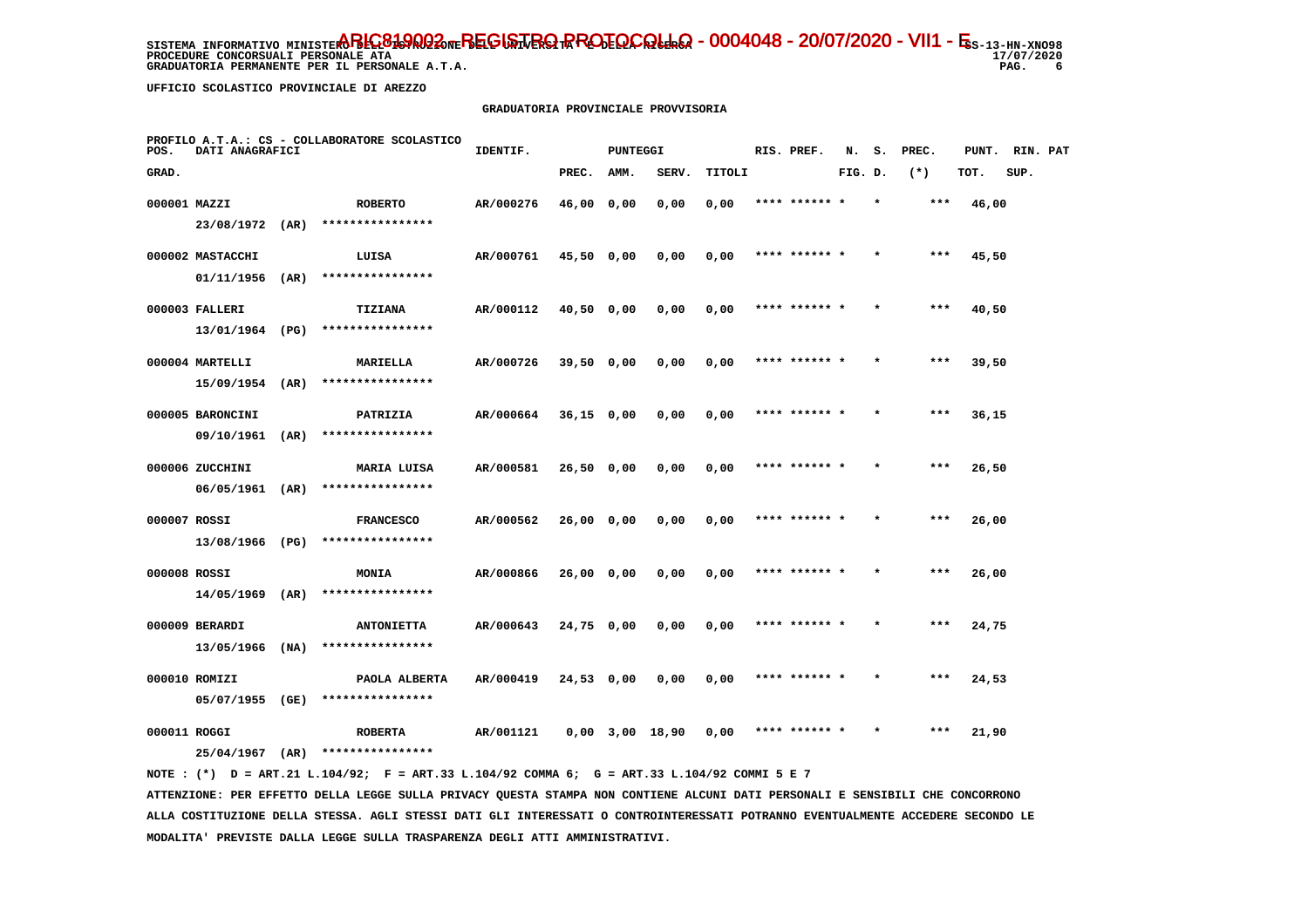**PROCEDURE CONCORSUALI PERSONALE ATA GRADUATORIA PERMANENTE PER IL PERSONALE A.T.A. PAG. 7**

17/07/2020  $\overline{7}$ 

 **UFFICIO SCOLASTICO PROVINCIALE DI AREZZO**

#### **GRADUATORIA PROVINCIALE PROVVISORIA**

| POS.         | DATI ANAGRAFICI   |      | PROFILO A.T.A.: CS - COLLABORATORE SCOLASTICO | IDENTIF.  |       | PUNTEGGI |                       |        | RIS. PREF.    | N.      | s.      | PREC. | PUNT. | RIN. PAT |  |
|--------------|-------------------|------|-----------------------------------------------|-----------|-------|----------|-----------------------|--------|---------------|---------|---------|-------|-------|----------|--|
| GRAD.        |                   |      |                                               |           | PREC. | AMM.     | SERV.                 | TITOLI |               | FIG. D. |         | $(*)$ | TOT.  | SUP.     |  |
|              | 000012 GIORGIONI  |      | GLORIA                                        | AR/001149 |       |          | $0,00$ $3,00$ $18,70$ | 0,00   | **** ****** * |         | $\star$ | $***$ | 21,70 |          |  |
|              | 08/01/1993        | (AR) | ****************                              |           |       |          |                       |        |               |         |         |       |       |          |  |
|              | 000013 MATRONE    |      | <b>SABRINA</b>                                | AR/001123 |       |          | $0,00$ $3,00$ $18,50$ | 0,00   | **** ****** * |         |         | ***   | 21,50 |          |  |
|              | 28/09/1974 (NA)   |      | ****************                              |           |       |          |                       |        |               |         |         |       |       |          |  |
|              | 000014 DI SPIRITO |      | GIUSEPPA                                      | AR/001167 |       |          | $0,00$ $3,00$ $18,20$ | 0,00   | **** ****** * |         |         | ***   | 21,20 |          |  |
|              | 11/08/1990        | (LT) | ****************                              |           |       |          |                       |        |               |         |         |       |       |          |  |
|              | 000015 EQUATORI   |      | GIOIA                                         | AR/001166 |       |          | $0,00$ $3,50$ $17,15$ | 0,00   | **** ****** * |         |         | $***$ | 20,65 |          |  |
|              | $03/02/1993$ (AR) |      | ****************                              |           |       |          |                       |        |               |         |         |       |       |          |  |
|              | 000016 DI GAETANO |      | <b>DANIELA</b>                                | AR/001153 |       |          | $0,00$ $3,50$ $17,00$ | 0,00   | **** ****** * |         |         | ***   | 20,50 |          |  |
|              | 17/03/1974        | (NU) | ****************                              |           |       |          |                       |        |               |         |         |       |       |          |  |
|              | 000017 DE SANTIS  |      | <b>FRANCESCA</b>                              | AR/001146 |       |          | $0,00$ $3,50$ $17,00$ | 0,00   | **** ****** * |         | $\star$ | ***   | 20,50 |          |  |
|              | 23/01/1985        | (SA) | ****************                              |           |       |          |                       |        |               |         |         |       |       |          |  |
|              | 000018 VIGGIANO   |      | MADDALENA                                     | AR/001122 |       |          | $0,00$ $3,50$ $17,00$ | 0,00   |               |         |         |       | 20,50 |          |  |
|              | $09/04/1985$ (LT) |      | ****************                              |           |       |          |                       |        |               |         |         |       |       |          |  |
| 000019 SALVI |                   |      | <b>FABIO</b>                                  | AR/001178 |       |          | $0,00$ 2,50 17,75     | 0,00   | **** ****** * |         |         | $***$ | 20,25 |          |  |
|              | $01/04/1969$ (AR) |      | ****************                              |           |       |          |                       |        |               |         |         |       |       |          |  |
|              | 000020 BOSCHERO   |      | ANNA MARIA                                    | AR/001179 |       |          | $0,00$ $3,00$ $17,15$ | 0,00   | **** ****** * |         |         | $***$ | 20,15 |          |  |
|              | 27/10/1963        | (SI) | ****************                              |           |       |          |                       |        |               |         |         |       |       |          |  |
|              | 000021 CRESTI     |      | TANIA                                         | AR/001147 |       |          | $0,00$ $3,00$ $17,10$ | 0,00   | **** ****** * |         |         | $***$ | 20,10 |          |  |
|              | $21/04/1974$ (AR) |      | ****************                              |           |       |          |                       |        |               |         |         |       |       |          |  |
|              | 000022 DRAGONI    |      | <b>MARTINA</b>                                | AR/001119 |       |          | $0,00$ 3,50 16,60     | 0,00   |               |         |         | ***   | 20,10 |          |  |
|              | 16/03/1988        | (AR) | ****************                              |           |       |          |                       |        |               |         |         |       |       |          |  |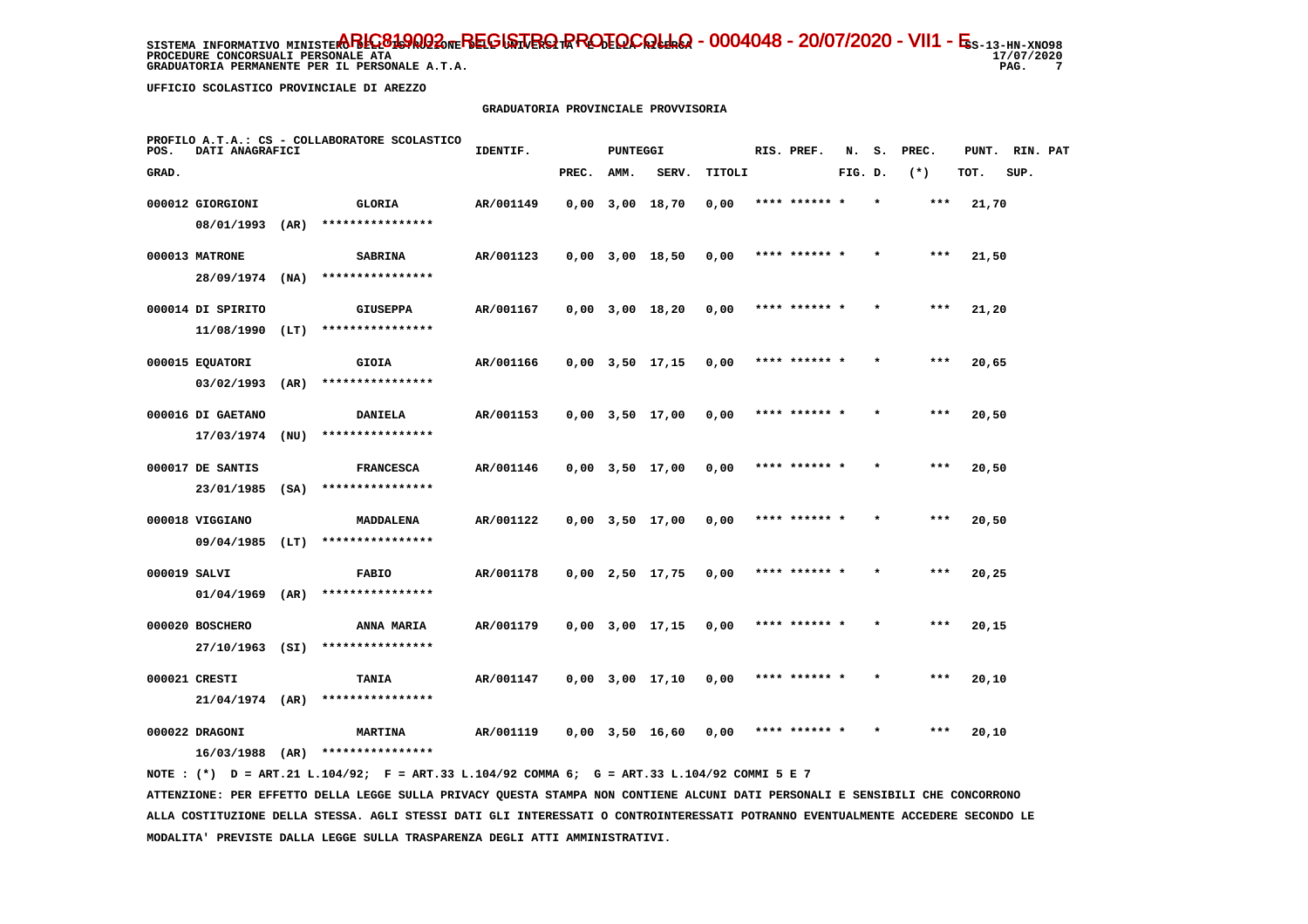**PROCEDURE CONCORSUALI PERSONALE ATA GRADUATORIA PERMANENTE PER IL PERSONALE A.T.A. PAG. 8**

17/07/2020  $_{\rm 8}$ 

 **UFFICIO SCOLASTICO PROVINCIALE DI AREZZO**

#### **GRADUATORIA PROVINCIALE PROVVISORIA**

| POS.         | DATI ANAGRAFICI   |      | PROFILO A.T.A.: CS - COLLABORATORE SCOLASTICO | IDENTIF.  |       | PUNTEGGI |                       |        | RIS. PREF.    | N.      | s. | PREC. | PUNT. | RIN. PAT |  |
|--------------|-------------------|------|-----------------------------------------------|-----------|-------|----------|-----------------------|--------|---------------|---------|----|-------|-------|----------|--|
| GRAD.        |                   |      |                                               |           | PREC. | AMM.     | SERV.                 | TITOLI |               | FIG. D. |    | $(*)$ | TOT.  | SUP.     |  |
|              | 000023 SAULLE     |      | <b>GIOVANNA</b>                               | AR/001157 |       |          | $0,00$ $3,50$ $16,50$ | 0,00   | **** ****** * |         |    | ***   | 20,00 |          |  |
|              | 07/06/1989        | (CE) | ****************                              |           |       |          |                       |        |               |         |    |       |       |          |  |
|              | 000024 MINICHINO  |      | <b>RAFFAELE</b>                               | AR/001175 |       |          | $0,00$ $3,50$ $16,30$ | 0,00   | **** ****** * |         |    | $***$ | 19,80 |          |  |
|              | 07/03/1972        | (NA) | ****************                              |           |       |          |                       |        |               |         |    |       |       |          |  |
| 000025 CHINI |                   |      | <b>MARTINA</b>                                | AR/001184 |       |          | $0,00$ 2,00 17,65     | 0,00   | **** ****** * |         |    | ***   | 19,65 |          |  |
|              | 22/07/1985        | (AR) | ****************                              |           |       |          |                       |        |               |         |    |       |       |          |  |
|              | 000026 MOLARO     |      | <b>PASQUALINO</b>                             | AR/001128 |       |          | $0,00$ $0,00$ $16,00$ | 0,00   | **** ****** * |         |    | $***$ | 19,50 |          |  |
|              | 22/08/1979        | (NA) | ****************                              |           |       |          |                       |        |               |         |    |       |       |          |  |
| 000027 CORSI |                   |      | <b>DEBORA</b>                                 | AR/001139 |       |          | $0,00$ $3,50$ $16,00$ | 0,00   | **** ****** * |         |    | $***$ | 19,50 |          |  |
|              | 12/07/1988        | (AR) | ****************                              |           |       |          |                       |        |               |         |    |       |       |          |  |
| 000028 BASSI |                   |      | CLAUDIA                                       | AR/001168 |       |          | $0,00$ $3,50$ $16,00$ | 0,00   | **** ****** * |         |    | ***   | 19,50 |          |  |
|              | 11/03/1987        | (AR) | ****************                              |           |       |          |                       |        |               |         |    |       |       |          |  |
|              | 000029 BERTOZZI   |      | <b>ANTONELLA</b>                              | AR/001126 |       |          | $0,00$ $3,50$ $16,00$ | 0,00   |               |         |    | ***   | 19,50 |          |  |
|              | 07/01/1983        | (FO) | ****************                              |           |       |          |                       |        |               |         |    |       |       |          |  |
|              | 000030 CASILLO    |      | GIOVANNI                                      | AR/001142 |       |          | $0,00$ $3,50$ $16,00$ | 0,00   | **** ****** * |         |    | $***$ | 19,50 |          |  |
|              | 23/09/1976        | (LT) | ****************                              |           |       |          |                       |        |               |         |    |       |       |          |  |
|              | 000031 CIRILLO    |      | <b>VALENTINA</b>                              | AR/001137 |       |          | $0,00$ $3,50$ $15,50$ | 0,00   | **** ****** * |         |    | ***   | 19,00 |          |  |
|              | 22/10/1984        | (NA) | ****************                              |           |       |          |                       |        |               |         |    |       |       |          |  |
|              | 000032 CAPORASO   |      | SARA                                          | AR/001181 |       |          | $0,00$ $3,50$ $15,50$ | 0,00   | **** ****** * |         |    | ***   | 19,00 |          |  |
|              | 28/08/1987        | (AR) | ****************                              |           |       |          |                       |        |               |         |    |       |       |          |  |
|              | 000033 FIACCHETTI |      | <b>ANGELA</b>                                 | AR/001156 |       |          | $0.00$ $3.50$ 15.50   | 0,00   | **** ******   |         |    | ***   | 19,00 |          |  |
|              | 05/02/1983        | (MA) | ****************                              |           |       |          |                       |        |               |         |    |       |       |          |  |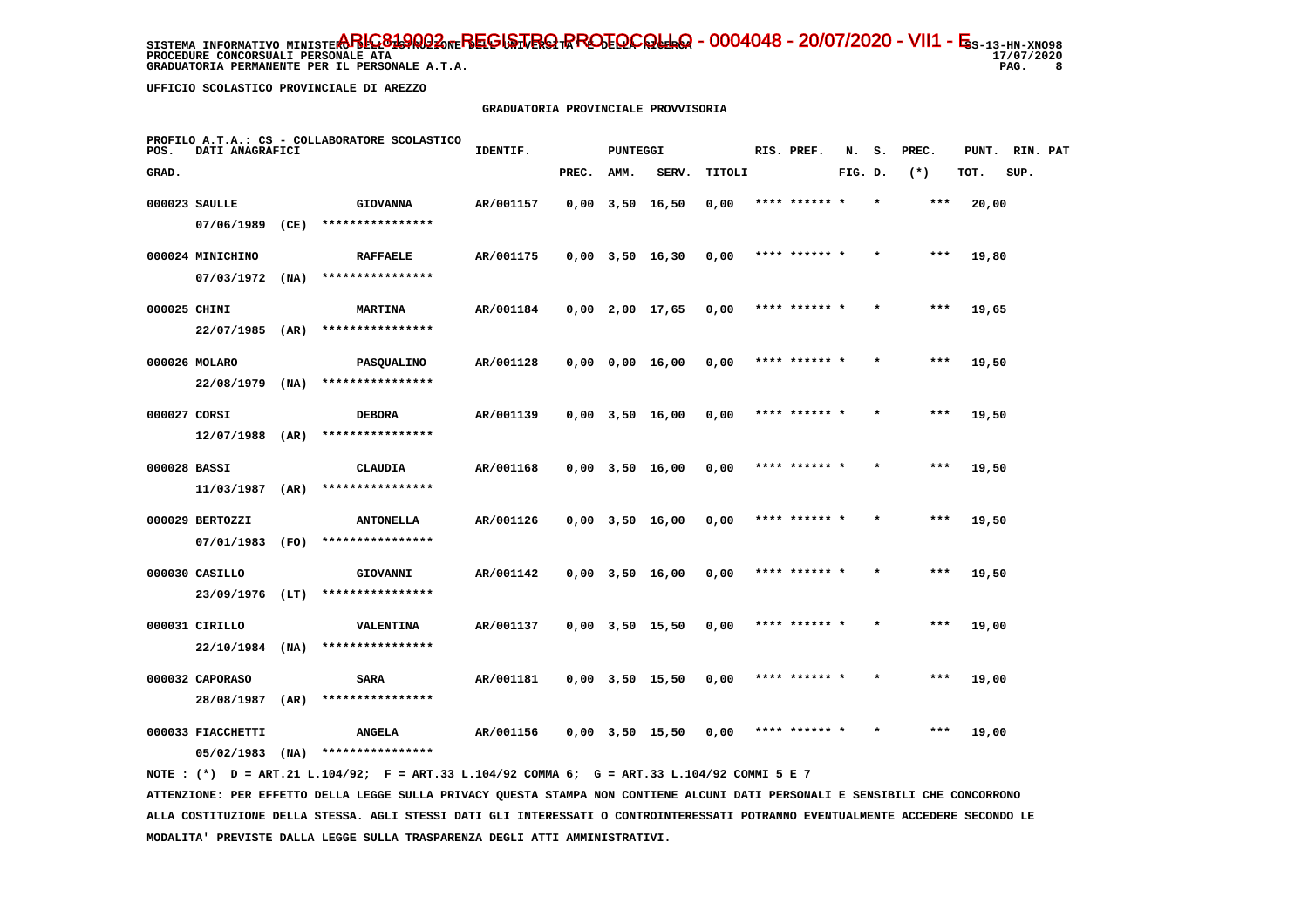**PROCEDURE CONCORSUALI PERSONALE ATA GRADUATORIA PERMANENTE PER IL PERSONALE A.T.A. PAG. 9**

17/07/2020 و ۔

 **UFFICIO SCOLASTICO PROVINCIALE DI AREZZO**

#### **GRADUATORIA PROVINCIALE PROVVISORIA**

| POS.  | DATI ANAGRAFICI   |      | PROFILO A.T.A.: CS - COLLABORATORE SCOLASTICO | IDENTIF.  |            | PUNTEGGI |                       |        | RIS. PREF.    | N.      | s.      | PREC. | PUNT. | RIN. PAT |  |
|-------|-------------------|------|-----------------------------------------------|-----------|------------|----------|-----------------------|--------|---------------|---------|---------|-------|-------|----------|--|
| GRAD. |                   |      |                                               |           | PREC.      | AMM.     | SERV.                 | TITOLI |               | FIG. D. |         | $(*)$ | TOT.  | SUP.     |  |
|       | 000034 CORBELLI   |      | <b>GIANCARLO</b>                              | AR/000256 | 19,00 0,00 |          | 0,00                  | 0,00   | **** ******   |         |         | $***$ | 19,00 |          |  |
|       | $05/09/1976$ (AR) |      | ****************                              |           |            |          |                       |        |               |         |         |       |       |          |  |
|       | 000035 AMATO      |      | COSIMO                                        | AR/001162 |            |          | $0,00$ $3,50$ $15,50$ | 0,00   | **** ****** * |         |         | $***$ | 19,00 |          |  |
|       | 29/10/1979        | (NA) | ****************                              |           |            |          |                       |        |               |         |         |       |       |          |  |
|       | 000036 IOVINELLA  |      | LUISA                                         | AR/001138 |            |          | $0,00$ $3,50$ $15,50$ | 0,00   | **** ****** * |         | $\star$ | $***$ | 19,00 |          |  |
|       | 11/08/1969        | (MA) | ****************                              |           |            |          |                       |        |               |         |         |       |       |          |  |
|       | 000037 MORELLI    |      | <b>SABINA</b>                                 | AR/001144 |            |          | $0,00$ $3,50$ $15,00$ | 0,00   | **** ****** * |         |         | $***$ | 18,50 |          |  |
|       | 15/08/1975        | (AR) | ****************                              |           |            |          |                       |        |               |         |         |       |       |          |  |
|       | 000038 MICHELI    |      | MARIA CRISTINA                                | AR/001127 |            |          | $0,00$ $3,00$ $15,25$ | 0,00   | **** ****** * |         |         | $***$ | 18,25 |          |  |
|       | 24/04/1966        | (AR) | ****************                              |           |            |          |                       |        |               |         |         |       |       |          |  |
|       | 000039 MINCIONE   |      | CARLA                                         | AR/000285 | 18,00 0,00 |          | 0,00                  | 0,00   | **** ****** * |         | $\star$ | ***   | 18,00 |          |  |
|       | 23/07/1960        | (RM) | ****************                              |           |            |          |                       |        |               |         |         |       |       |          |  |
|       | 000040 FAGGETTI   |      | <b>STEFANIA</b>                               | AR/001129 |            |          | $0,00$ $3,50$ $14,50$ | 0,00   |               |         |         | ***   | 18,00 |          |  |
|       | 18/10/1993        | (AR) | ****************                              |           |            |          |                       |        |               |         |         |       |       |          |  |
|       | 000041 ROMANO     |      | <b>FILOMENA</b>                               | AR/001140 |            |          | $0,00$ $3,50$ $14,50$ | 0,00   | **** ****** * |         |         | $***$ | 18,00 |          |  |
|       | 09/07/1991        | (NA) | ****************                              |           |            |          |                       |        |               |         |         |       |       |          |  |
|       | 000042 MENCHETTI  |      | <b>ASCANIO</b>                                | AR/000553 | 17,75 0,00 |          | 0,00                  | 0,00   | **** ****** * |         | $\star$ | ***   | 17,75 |          |  |
|       | 26/04/1972        | (AR) | ****************                              |           |            |          |                       |        |               |         |         |       |       |          |  |
|       | 000043 DE SIMONE  |      | <b>CARMELA</b>                                | AR/001141 |            |          | $0,00$ 2,00 15,65     | 0,00   | **** ****** * |         |         | $***$ | 17,65 |          |  |
|       | 22/05/1969        | (NA) | ****************                              |           |            |          |                       |        |               |         |         |       |       |          |  |
|       | 000044 MERCATI    | (PG) | SARA<br>****************                      | AR/001180 |            |          | $0,00$ $3,50$ $14,10$ | 0,00   |               |         |         | $***$ | 17,60 |          |  |
|       | 21/12/1986        |      |                                               |           |            |          |                       |        |               |         |         |       |       |          |  |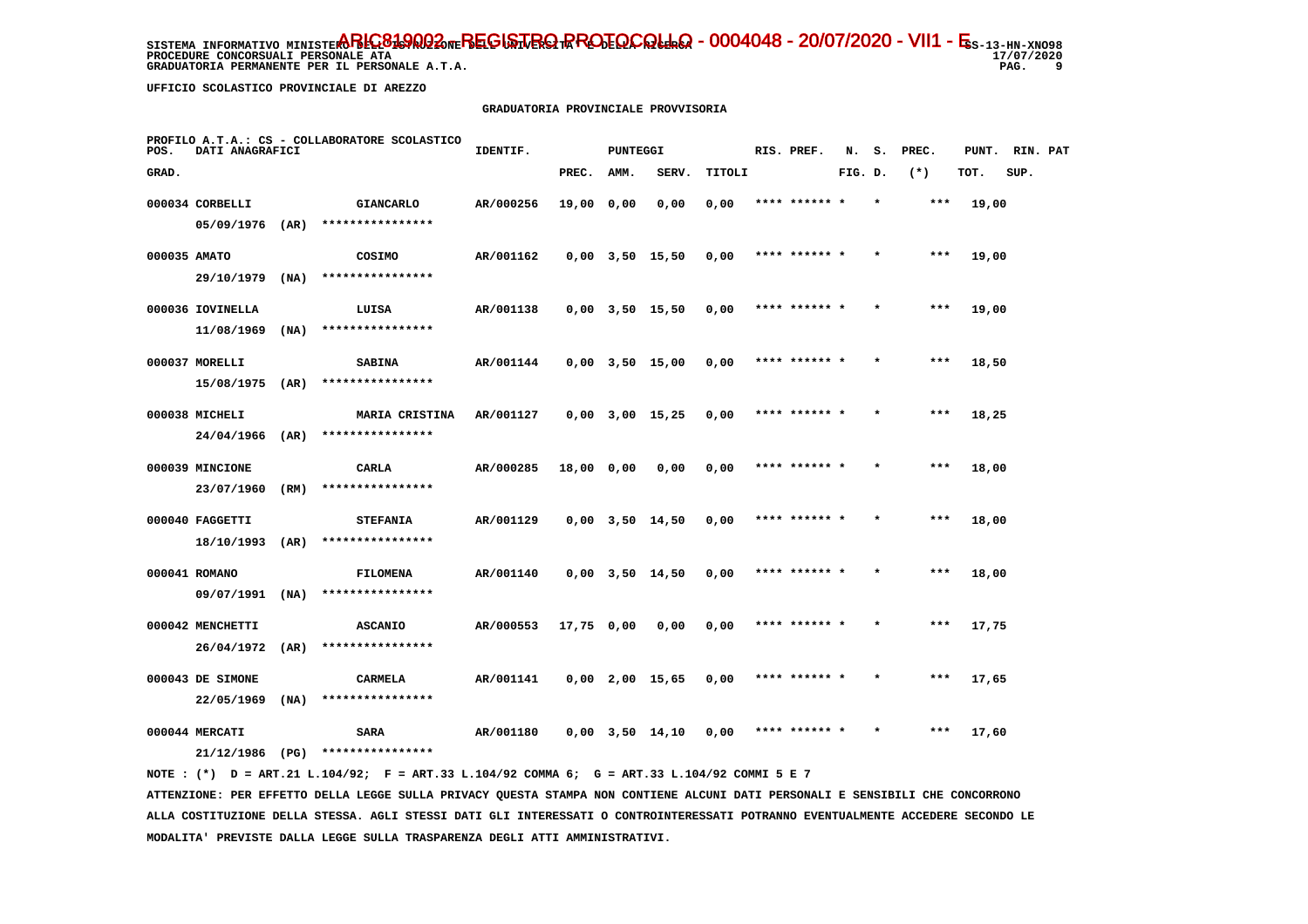**PROCEDURE CONCORSUALI PERSONALE ATA GRADUATORIA PERMANENTE PER IL PERSONALE A.T.A.** 

 **UFFICIO SCOLASTICO PROVINCIALE DI AREZZO**

#### **GRADUATORIA PROVINCIALE PROVVISORIA**

| POS.         | DATI ANAGRAFICI              |      | PROFILO A.T.A.: CS - COLLABORATORE SCOLASTICO | IDENTIF.  |              | <b>PUNTEGGI</b> |                       |        | RIS. PREF.    | N.      | s.      | PREC. | PUNT.   | RIN. PAT |  |
|--------------|------------------------------|------|-----------------------------------------------|-----------|--------------|-----------------|-----------------------|--------|---------------|---------|---------|-------|---------|----------|--|
| GRAD.        |                              |      |                                               |           | PREC.        | AMM.            | SERV.                 | TITOLI |               | FIG. D. |         | $(*)$ | TOT.    | SUP.     |  |
|              | 000045 D'ANGIOLELLA          |      | VALENTINA                                     | AR/001124 |              |                 | $0,00$ 2,00 15,60     | 0,00   | **** ****** * |         | $\star$ | ***   | 17,60   |          |  |
|              | 17/11/1984 (CE)              |      | ****************                              |           |              |                 |                       |        |               |         |         |       |         |          |  |
|              | 000046 MORREALE              |      | PATRIZIA                                      | AR/001136 |              |                 | $0,00$ 2,50 15,00     | 0,00   | **** ****** * |         |         | $***$ | 17,50   |          |  |
|              | 16/12/1969                   | (RG) | ****************                              |           |              |                 |                       |        |               |         |         |       |         |          |  |
|              | 000047 SAMMARTINO            |      | <b>SETTIMIA</b>                               | AR/000777 | $17,50$ 0,00 |                 | 0,00                  | 0,00   | **** ****** * |         |         | $***$ | 17,50   |          |  |
|              | 16/09/1960                   | (SA) | ****************                              |           |              |                 |                       |        |               |         |         |       |         |          |  |
|              | 000048 PAOLELLA              |      | <b>SALVATORE</b>                              | AR/001183 |              |                 | $0,00$ 2,00 15,10     | 0,00   | **** ****** * |         |         | $***$ | 17,10   |          |  |
|              | 01/05/1972                   | (CE) | ****************                              |           |              |                 |                       |        |               |         |         |       |         |          |  |
|              | 000049 ERMELLINI             |      | <b>ROBERTO</b>                                | AR/001171 |              |                 | $0,00$ 2,50 14,60     | 0,00   | **** ****** * |         |         | $***$ | 17,10   |          |  |
|              | 14/12/1966                   | (AR) | ****************                              |           |              |                 |                       |        |               |         |         |       |         |          |  |
| 000050 BACCI |                              |      | LAURA                                         | AR/001145 |              |                 | $0,00$ $3,00$ $14,10$ | 0,00   | **** ****** * |         |         | $***$ | 17,10 X |          |  |
|              | 26/03/1967                   | (AR) | ****************                              |           |              |                 |                       |        |               |         |         |       |         |          |  |
|              | 000051 MANCIOPPI             |      | LUCA<br>****************                      | AR/000831 | 17,05 0,00   |                 | 0,00                  | 0,00   | **** ****** * |         |         | $***$ | 17,05   |          |  |
|              | 05/06/1974                   | (AR) |                                               |           |              |                 |                       |        |               |         |         |       |         |          |  |
| 000052 ZITO  | $07/11/1985$ (NA)            |      | ILARIA<br>****************                    | AR/001132 |              |                 | $0,00$ $3,50$ $13,50$ | 0,00   | **** ****** * |         |         | ***   | 17,00   |          |  |
|              |                              |      |                                               |           |              |                 |                       |        |               |         |         |       |         |          |  |
|              | 000053 TORELLA<br>21/01/1972 | (NA) | <b>MARIA</b><br>****************              | AR/001160 |              |                 | $0,00$ 2,00 15,00     | 0,00   | **** ****** * |         |         | $***$ | 17,00   |          |  |
|              |                              |      |                                               |           |              |                 |                       |        |               |         |         |       |         |          |  |
| 000054 OLIVI | 20/05/1968                   | (AR) | <b>STEFANIA</b><br>****************           | AR/001170 |              |                 | $0,00$ 2,00 15,00     | 0,00   | **** ****** * |         |         | ***   | 17,00   |          |  |
|              |                              |      |                                               |           |              |                 |                       |        |               |         |         |       |         |          |  |
|              | 000055 SANTINI<br>19/02/1979 | (AN) | CLAUDIA<br>****************                   | AR/001173 |              |                 | $0,00$ $3,50$ $13,50$ | 0,00   | **** ****** * |         |         | ***   | 17,00   |          |  |
|              |                              |      |                                               |           |              |                 |                       |        |               |         |         |       |         |          |  |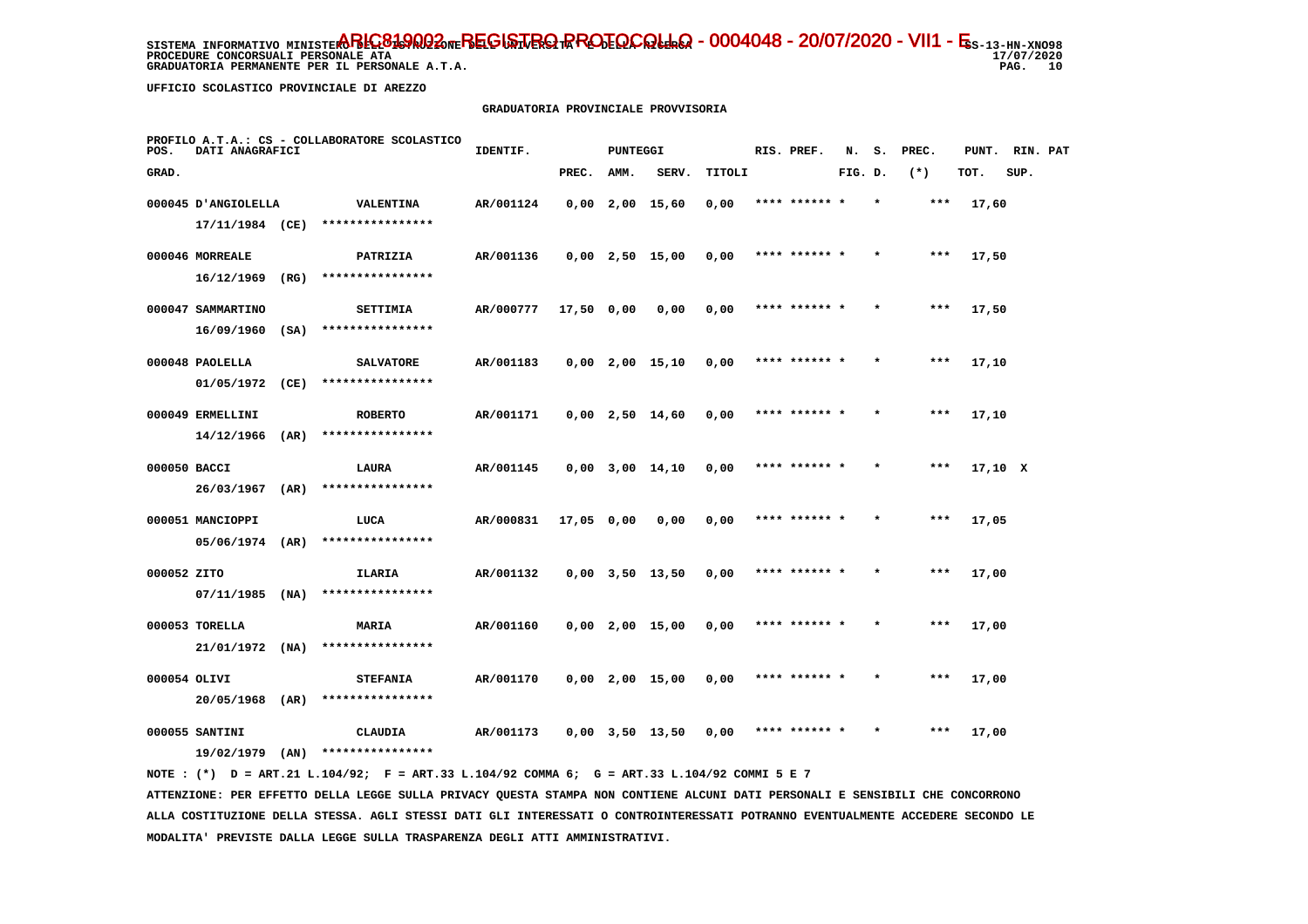**PROCEDURE CONCORSUALI PERSONALE ATA GRADUATORIA PERMANENTE PER IL PERSONALE A.T.A.**  17/07/2020 PAG. 11

 **UFFICIO SCOLASTICO PROVINCIALE DI AREZZO**

## **GRADUATORIA PROVINCIALE PROVVISORIA**

| POS.        | DATI ANAGRAFICI                      |      | PROFILO A.T.A.: CS - COLLABORATORE SCOLASTICO | IDENTIF.  |            | <b>PUNTEGGI</b> |                   |        | RIS. PREF.    | N.      | s.      | PREC. | PUNT. RIN. PAT |      |  |
|-------------|--------------------------------------|------|-----------------------------------------------|-----------|------------|-----------------|-------------------|--------|---------------|---------|---------|-------|----------------|------|--|
| GRAD.       |                                      |      |                                               |           | PREC.      | AMM.            | SERV.             | TITOLI |               | FIG. D. |         | $(*)$ | TOT.           | SUP. |  |
| 000056 SERI | 02/02/1955                           | (AR) | <b>SANTINO</b><br>****************            | AR/001095 | 0,0000,000 |                 | 0,00              | 0,00   | **** ****** * |         | $\star$ | $***$ | 17,00 X        |      |  |
|             | 000057 MENCHETTI<br>07/04/1972       | (AR) | <b>SIMONA</b><br>****************             | AR/001125 |            |                 | $0,00$ 3,50 13,40 | 0,00   | **** ****** * |         | $\star$ | ***   | 16,90          |      |  |
|             | 000058 ZUCCARO<br>$24/09/1965$ (BA)  |      | <b>GIUSEPPINA</b><br>****************         | AR/001182 |            |                 | 0,00 2,00 14,50   | 0,00   | **** ****** * |         | $\star$ | ***   | 16,50          |      |  |
|             | 000059 DE MITRI<br>22/01/1963        | (AR) | CATIA<br>****************                     | AR/001158 |            |                 | 0,00 2,00 14,50   | 0,00   | **** ****** * |         | $\star$ | ***   | 16,50          |      |  |
|             | 000060 QUARTARA                      |      | VIRGILIO<br>****************                  | AR/001169 |            |                 | 0,00 3,50 12,00   | 0,00   | **** ****** * |         | $\star$ | ***   | 15,50          |      |  |
|             | 13/09/1986<br>000061 SCULCO          | (PG) | MARIA CARLA                                   | AR/001120 |            | $0,00$ 3,50     | 7,40              | 0,00   | **** ****** * |         |         | ***   | 10,90          |      |  |
|             | 17/12/1971 (EE)<br>000062 ROSADINI   |      | ****************<br><b>ELISA</b>              | AR/001096 | 10,35 0,00 |                 | 0,00              | 0,00   | **** ****** * |         | $\star$ | ***   | 10,35          |      |  |
|             | 31/08/1983<br>000063 ROCCHEGGIANI    | (AR) | ****************<br>SOFIA                     | AR/001135 |            | $0,00$ 3,50     | 5,55              | 0,00   | **** ****** * |         | $\star$ | ***   | 9,05           |      |  |
|             | $10/06/1987$ (AR)<br>000064 CIABATTI |      | ****************<br><b>LORENZO</b>            | AR/001102 | 7,95 0,00  |                 | 0,00              | 0,00   | **** ****** * |         |         | $***$ | 7,95           |      |  |
|             | 15/10/1981                           | (AR) | ****************                              |           |            |                 |                   |        |               |         |         |       |                |      |  |

 **NOTE : (\*) D = ART.21 L.104/92; F = ART.33 L.104/92 COMMA 6; G = ART.33 L.104/92 COMMI 5 E 7**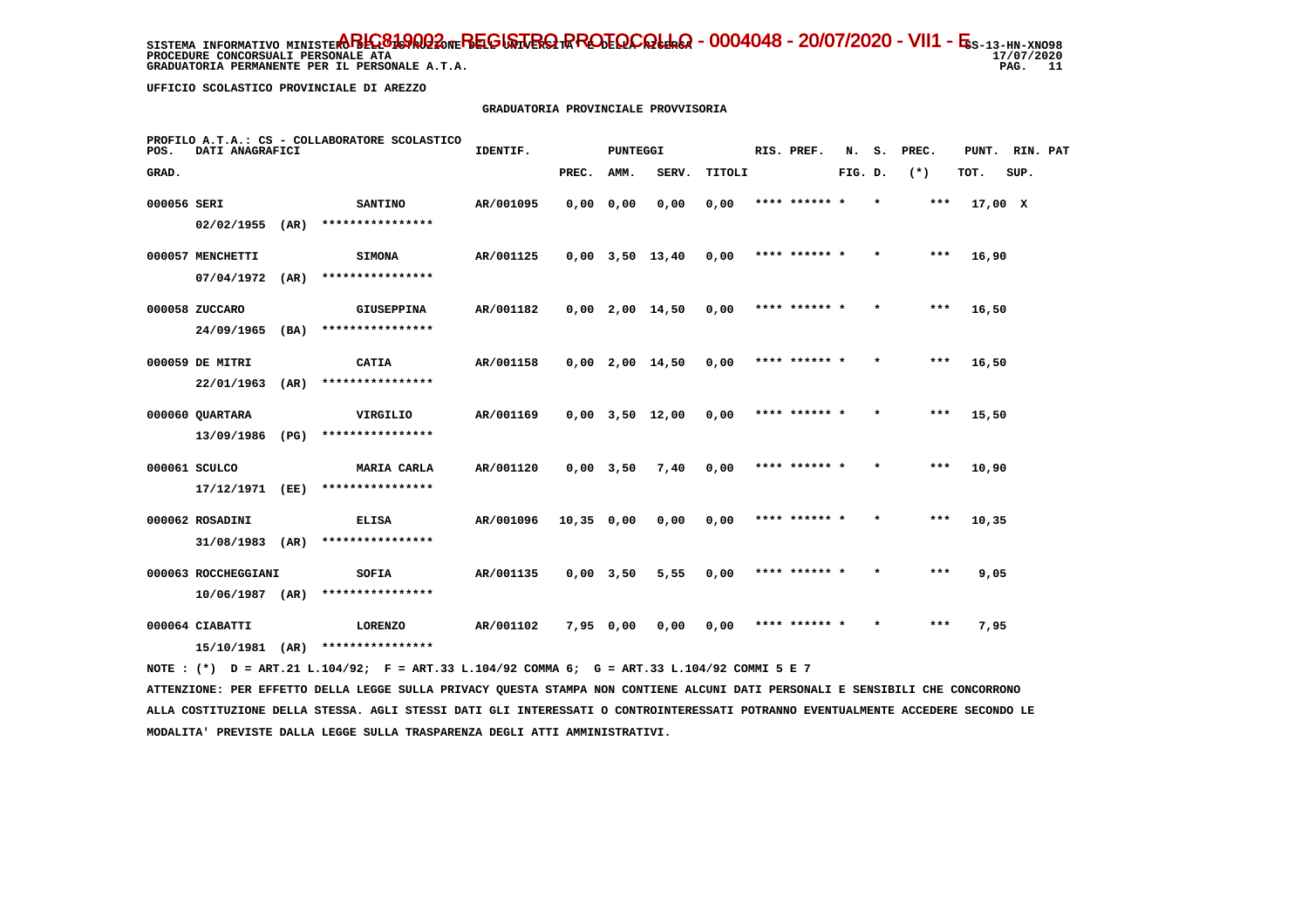SISTEMA INFORMATIVO MINISTERO BELGA **PROTOCOLLO - 0004048 - 20/07/2020 - VII1 - E**s-13-hn-xno98 **PROCEDURE CONCORSUALI PERSONALE ATA** GRADUATORIA PERMANENTE PER IL PERSONALE A.T.A.

 $17/07/2020$ PAG. 12

 **UFFICIO SCOLASTICO PROVINCIALE DI AREZZO**

 **GRADUATORIA PROVINCIALE PROVVISORIA**

| PROFILO A.T.A.: GA - GUARDAROBIERE<br>DATI ANAGRAFICI<br>POS.                               | IDENTIF.  |       | PUNTEGGI |                 |              | RIS. PREF.    |         |         | N. S. PREC. | PUNT. RIN. PAT |      |  |
|---------------------------------------------------------------------------------------------|-----------|-------|----------|-----------------|--------------|---------------|---------|---------|-------------|----------------|------|--|
| GRAD.                                                                                       |           | PREC. | AMM.     |                 | SERV. TITOLI |               | FIG. D. |         | $(* )$      | тот.           | SUP. |  |
| 000001 D'ASARO<br><b>ROSA MARIA</b>                                                         | AR/001159 |       |          | 0,00 3,50 13,50 | 0,00         | **** ****** * |         | $\star$ | ***         | 17,00          |      |  |
| ****************<br>23/08/1968<br>(PA)                                                      |           |       |          |                 |              |               |         |         |             |                |      |  |
| NOTE: (*) D = ART.21 L.104/92; F = ART.33 L.104/92 COMMA 6; G = ART.33 L.104/92 COMMI 5 E 7 |           |       |          |                 |              |               |         |         |             |                |      |  |